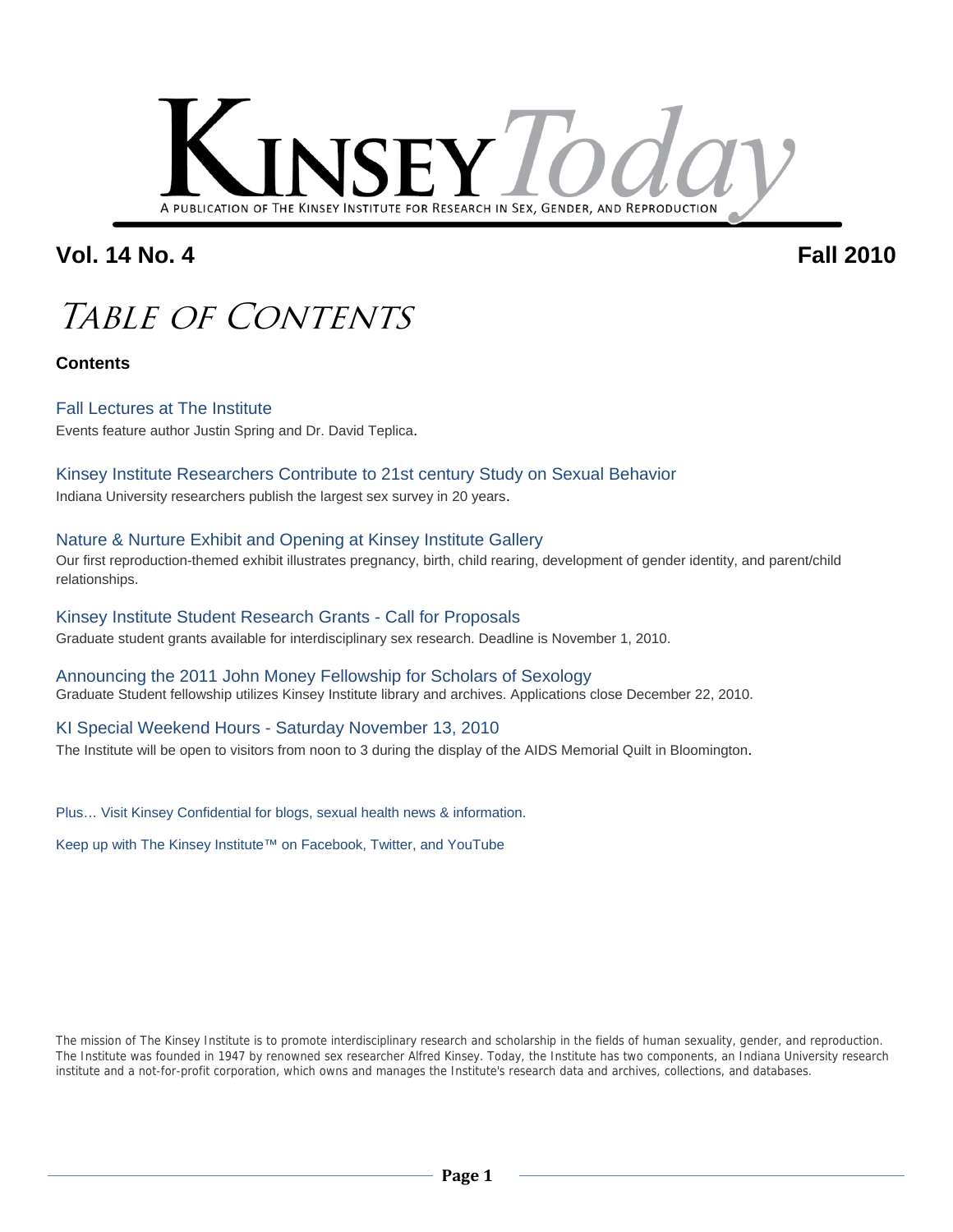### **Fall Lectures at The Institute**

### *Pleasure & Plastic Surgery: Reshaping Gender and Genetics*

**Monday, October 18.** Plastic Surgeon and Artist Dr. David Teplica takes us on a visual tour exploring the genetics of the face and the body and asks "What are the social, business and sexual implications of surgical manipulation?" Dr. Teplica is a clinical faculty member at the University of Chicago, Section of Plastic & Reconstructive Surgery. 4:00 pm, Woodburn Hall 100.

This talk is presented as part of Sexploration Week at IU. Co‐ sponsored by Gender Studies Department.



### *Secret Historian - The Life and Times of Samuel Steward, Professor, Tattoo Artist, and Sexual Renegade*

**Thursday, October 21st**. Author Justin Spring's new biography of Samuel Steward has been widely reviewed and acclaimed as a riveting account of the underground world of gay men in the mid-20th century. Justin Spring used the Kinsey Institute library archives to research his book, and he will share his revelations during Sexploration Week. 7 pm, Fine Arts 105.

This Horizons of Knowledge Lecture is presented by The Kinsey Institute, the Indiana University Departments of English and Gender Studies, GLBT Student Support Services, the IU Health Center, and the Office of the Vice Provost for Faculty and Academic Affairs, as part of Sexploration Week at IU.

. . . . . . . . . . . . . . . . . . . . . . . . .

## **Kinsey Institute Researchers Contribute to 21st‐century Study on Sexual Behavior**

Researchers from Indiana University's Center for Sexual Health Promotion, with partners at The Kinsey Institute and the IU School of Medicine, released findings on the first wide-reaching study on sexual behavior in the US since 1994. Using a representative sample of Americans from ages 14 to 94, the research team uncovered important new information on condom use among adolescents, prevalence of same‐sex behaviors, and the range and variety of specific sexual activities. These and other findings are reported in nine research articles in a special edition of the Journal of Sexual Medicine as part of The National Survey of Sexual Health and Behavior (NSSHB) (http://www.nationalsexstudy.indiana.edu/).

The part of the study focusing on adolescent behavior, lead by Dennis Fortenberry, MD, found that partnered sex may not be as common as perceived by the media and the public. For example, though 40 percent of 17 year-old males report vaginal intercourse in the past year, only 27 percent report the same in the past 90 days. As expected, rates of penile‐vaginal intercourse increased with age, with jumps in rates among 14 and 15 year old males (from 2% to 17%) and among 15 and 16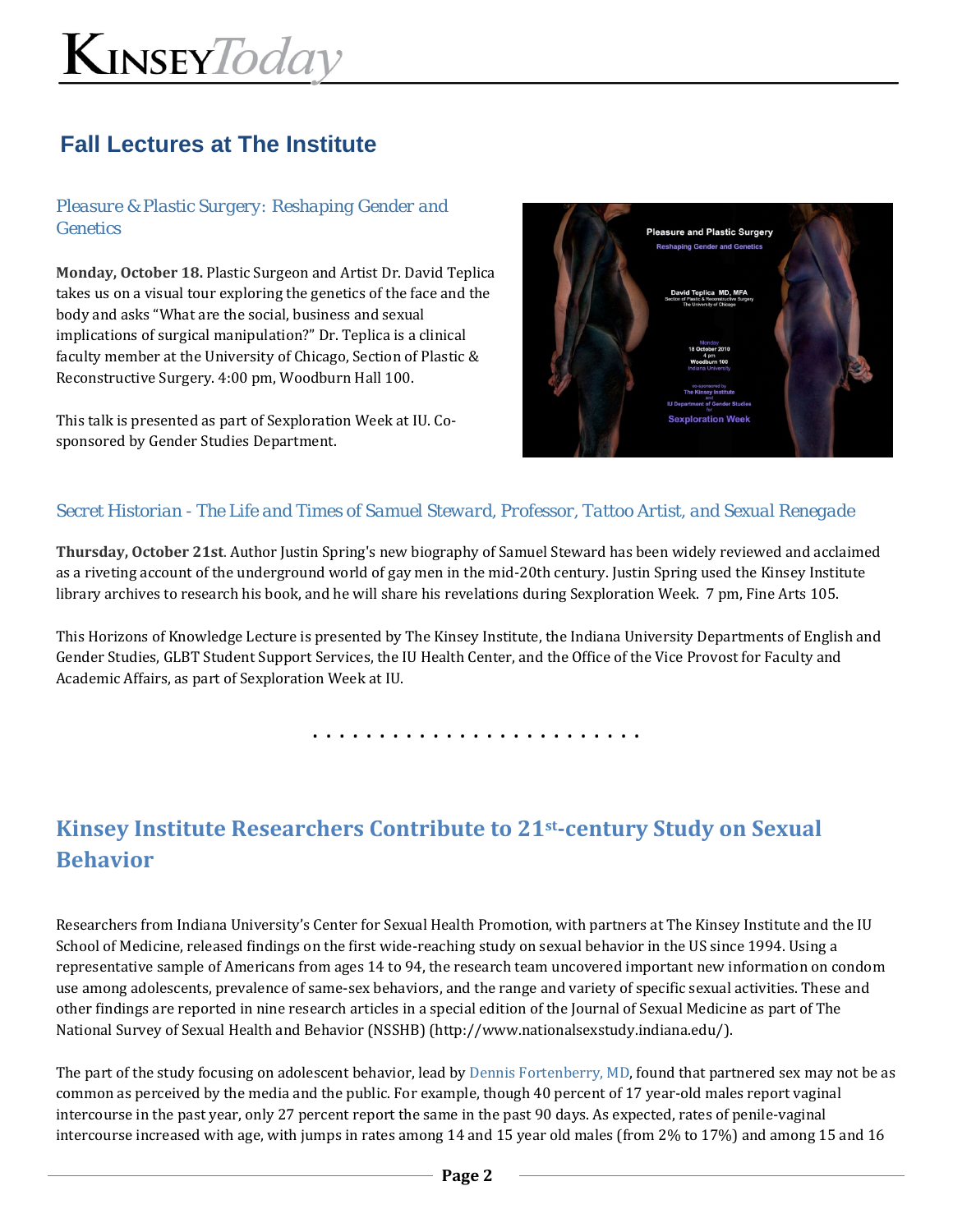year old females, with rates rising from 12.5% to 32%. By the time adolescents are 17 years old, 21% of males and 22% of females report having had vaginal intercourse.



Kinsey Institute researcher Stephanie Sanders, Ph.D. was the lead author on the article documenting condom use in adults. Rates of condom use during the last sexual event were highest among younger people, blacks and Hispanics, and those having penile-vaginal intercourse with a "non-relationship" partner (someone who is not a spouse or primary partner).

The group also found that people did not rate the sexual quality of the experience differently if they were wearing a condom or not. Interestingly, the research team suggests that educational efforts for condom use for STI/HIV prevention might also be aimed today at the over‐50 cohort, especially those who are single or have more than one sex partner. Only 25 percent of this group reported using a

condom during their most recent sexual encounter.

In an unique evaluation of the data, Debby Herbenick, Ph.D, associate director at the Center for Sexual Health Promotion and sex educator at The Kinsey Institute, analyzed what people reported about a specific sexual event. More variety of sexual behaviors also went along with higher rates of orgasm. And though 85 percent of men reported that their partner had an orgasm at the most recent sexual event, 64 percent of women reported actually having had an orgasm at their most recent sexual event; same‐sex encounters do not explain this difference. While vaginal intercourse is still the most common sexual behavior reported by adults, many sexual events do not involve intercourse and include only partnered masturbation or oral sex. Among the unique questions in this survey was on pain during sex, with about one‐third of women reporting experiencing pain during their most recent sexual encounter.



Image courtesy of Indiana University.



Image courtesy of Indiana University.

On the subject of same‐sex sexual behavior, though 8 percent of men identified as gay, lesbian or bisexual, 15% reported having received oral sex in their lifetime, and 10% reported having ever performed oral sex on another man. Women ages 20‐24 reported higher rates of oral sex with women in the past year (about 9%) than in other adult age groups (less than 5%). Dr. Michael Reece, director of the Center for Sexual Health Promotion, notes that though there are some findings on same-sex behavior, these initial data may not adequately capture sexual behavior among those who identify as gay, lesbian, or bisexual; future papers, using this rich dataset, will focus on behaviors by sexual orientation.

In the Journal's editorial, Dr. Irwin Goldstein praised the culture of scientific inquiry at Indiana University that encourages collaboration and research on human sexuality.

Other authors are Brian Dodge, Ph.D, Vanessa Shick, Ph.D, and Susan Middlestadt from the Center for Sexual Health Promotion at Indiana University. The study was funded by Church and Dwight Co, Inc. Additional information about the study can be found at this web site: www.nationalsexstudy.indiana.edu, where papers from this special issue are also available for free download for a limited time.

You can listen to an interview with Drs. Herbenick, Sanders and Fortenberry on NPR's Radio times (http://www.npr.org).

. . . . . . . . . . . . . . . . . . . . . . . . .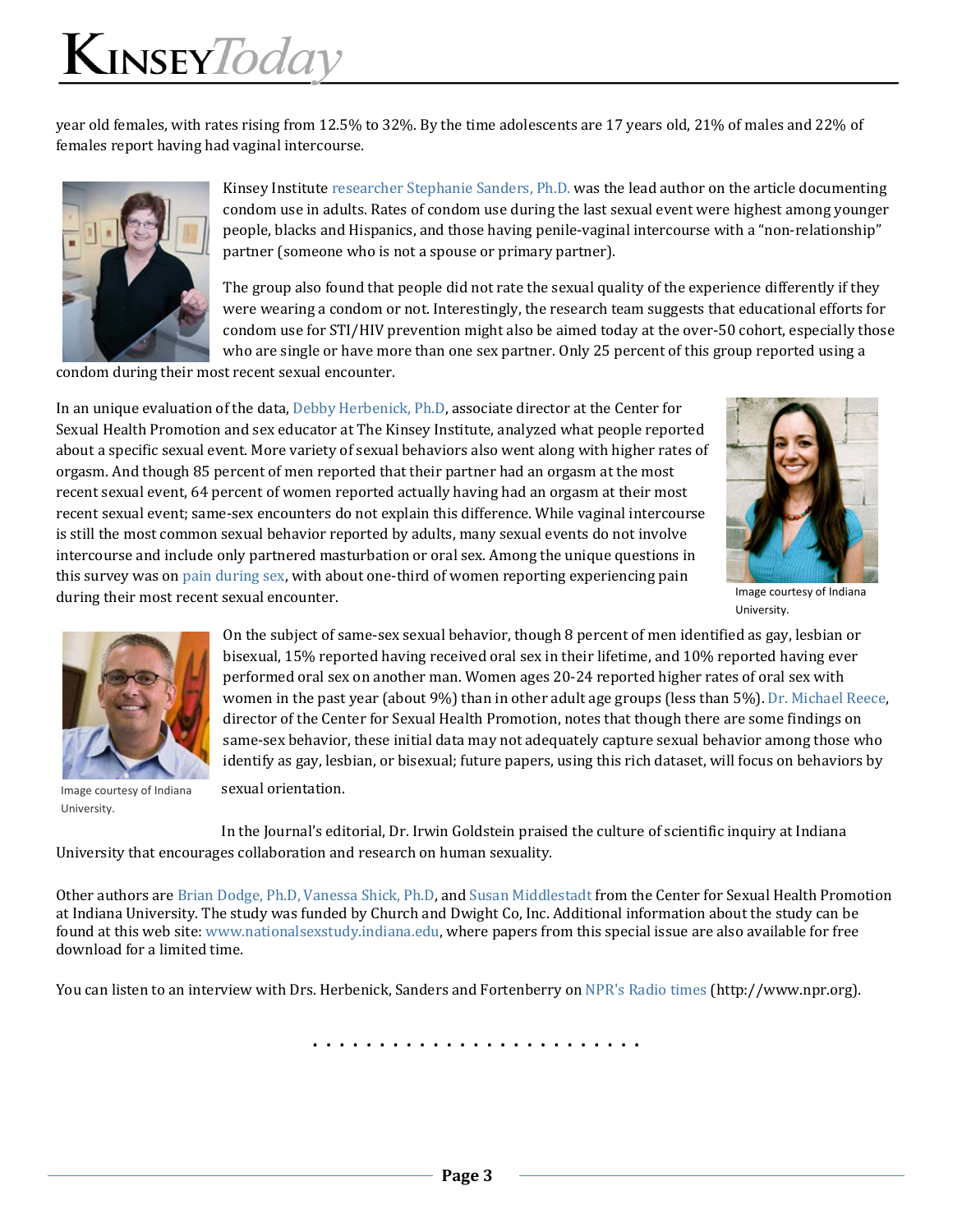## **Nature & Nurture Exhibit Opens at KI Gallery**



Featured artist Yara Ferreira Clüver (right) mingled with reception guests after her lecture on opening night.

*Nature & Nurture: Exploring Human Reproduction from Pregnancy through Early Childhood* is the first exhibition from The Kinsey Institute to highlight its collection of fine art, books, and other materials on the subject of human reproduction. The exhibition uses fine art photographs, paintings, prints, sculptures, and books to illustrate pregnancy, birth, child rearing, development of gender identity, and parent/child relationships.

The opening reception was held on Friday, September 10, following a lecture presented by featured artist Yara Ferreira Clüver on "The Female Body Transformed Through Experience: Personal Truth, Public Controversy."

Featured artists in the show include Deena des

Rioux, David Teplica, Yara Ferreira Clüver, Matthew Weir, Osamu James Nakagawa, Tom Stio, Michael Wenzler, Les Sattinger, Jeffrey Rothenberg, George Platt Lynes, Leonor Fini, Julie James, Grace Benedict, Brad Miller, Kim Murak, Herbert Ascherman, Cara Judea Alhadeff, Niki Grangruth, Michael Rosen, Ani Garrick, Angela N. Hunt, Arkady Tzykun, Garry Trudeau, Dovrat Amsily‐Barak, Karl Gustav Kroeppler, Mariette Pathy Allen, Judy Dater, Mia Beach, JeongMee Yoon, Shen Wei, John Lucas, Sofiya Inger, and video artists Adam Trowbridge and Jessica Westbrook.

*Nature & Nurture: Exploring Human Reproduction from Pregnancy through Early Childhood* is showing in the Kinsey Institute Gallery from September 10 through December 22, 2010.



The wide variety of artifacts in the collection met with definite approval from this show visitor.



Left: Untitled, photograph, Les Sattinger. Right: *Gravid Torso*, photograph, Tom Stio.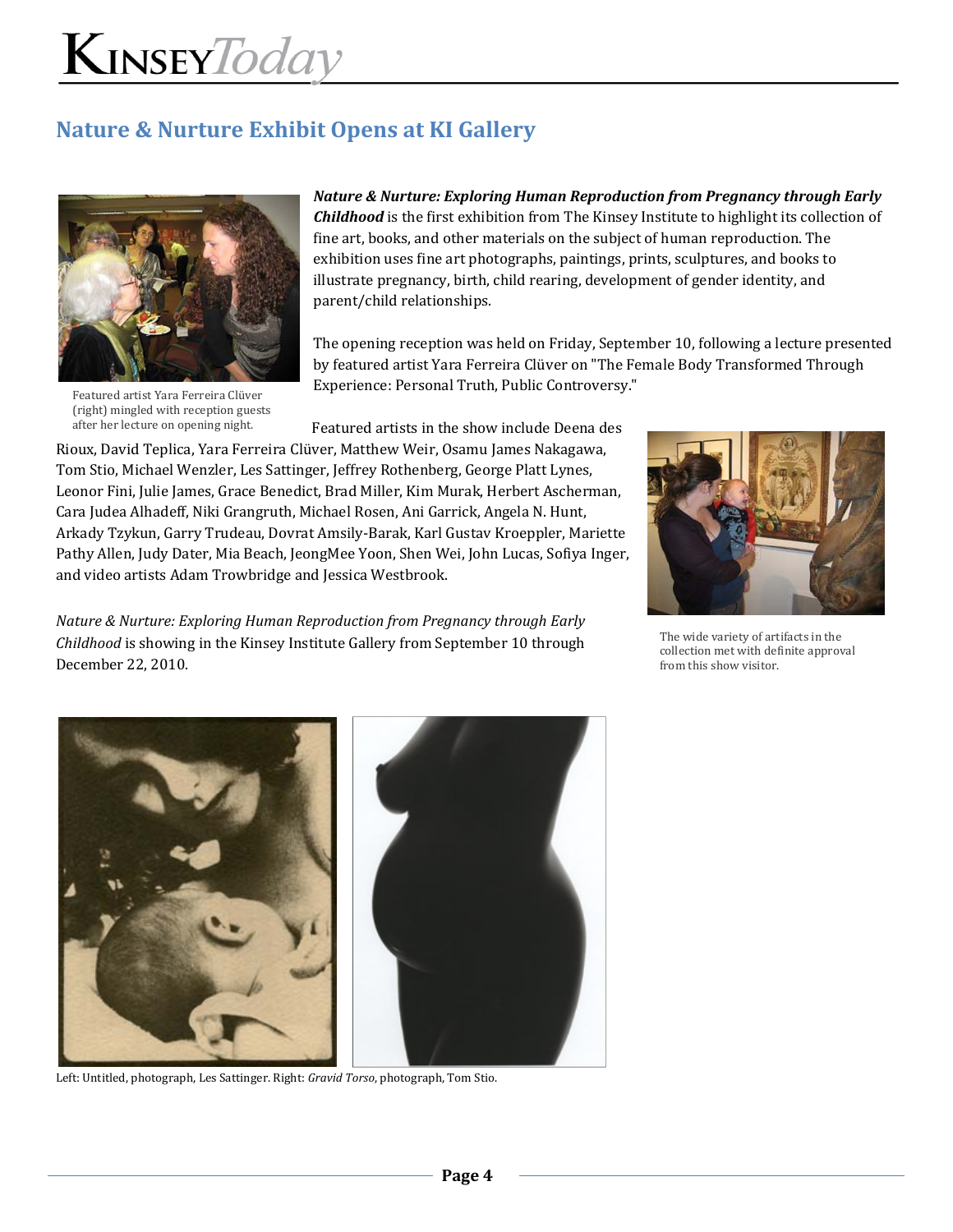

Left: *Cole and his Blue Things*, photograph, JeongMee Yoon. Right: *Celine and her Pink Things*, photograph, JeongMee Yoon. Photographs by JeongMee Yoon are on loan from the Jenkins Johnson Gallery, NY

The Kinsey Institute Gallery is open 1:30 pm to 5:00 pm weekdays or by appointment. Admission is free. Visitors should be 18 years of age or older, unless accompanied by a parent or guardian. The Kinsey Institute Gallery is located in Indiana University's Morrison Hall, 1165 E. Third Street (behind Memorial Hall), Bloomington, IN. 812‐855‐7686.

. . . . . . . . . . . . . . . . . . . . . . . . .

### **The Kinsey Institute Student Research Grant Program – Call for Proposals**

The Kinsey Institute for Research in Sex, Gender, and Reproduction at Indiana University is pleased to announce a Call for Proposals for The Kinsey Institute Student Research Grants 2010‐2011. This program confers sexuality research grants to emerging scholars and seeks to fund significant and innovative research, from a wide array of disciplines and perspectives, that deals with human sexuality. The program is supported by donations from Friends of The Kinsey Institute.

The Kinsey Institute will fund up to six proposals at \$750 each, half of which will be from graduate students at Indiana University and the other half from graduate students enrolled at other universities in the United States. It is an expectation that results from the funded studies will ultimately be submitted for publication in peer-reviewed scientific journals. In addition, descriptions of the research will be posted on The Kinsey Institute's website.

Applications for funding should include a clear and concise research description (study rationale, methods, and planned data analysis), a budget, and a letter of support from a faculty mentor/advisor. The maximum length is three pages for the research description and one page for the budget. All applicants must be registered as full time graduate students at accredited universities in the United States. In one year's time following the funding award, we require awardees to submit to The Kinsey Institute preliminary findings of the study in the forms of a one page final report. In addition, the awardees will send the institute any presented/accepted abstracts for presentations at scientific meetings and/or submitted/accepted publications in peer-reviewed journals that are based on the funded research.

#### **Applications are now being accepted electronically. Upon completion, all materials must be emailed directly to KISRG@indiana.edu .The deadline for submission of application materials will be November 1, 2010.**

Questions regarding the forthcoming grant cycle may be directed to Dr. Brian Dodge at (812) 856‐0792 or **KISRG@indiana.edu**.